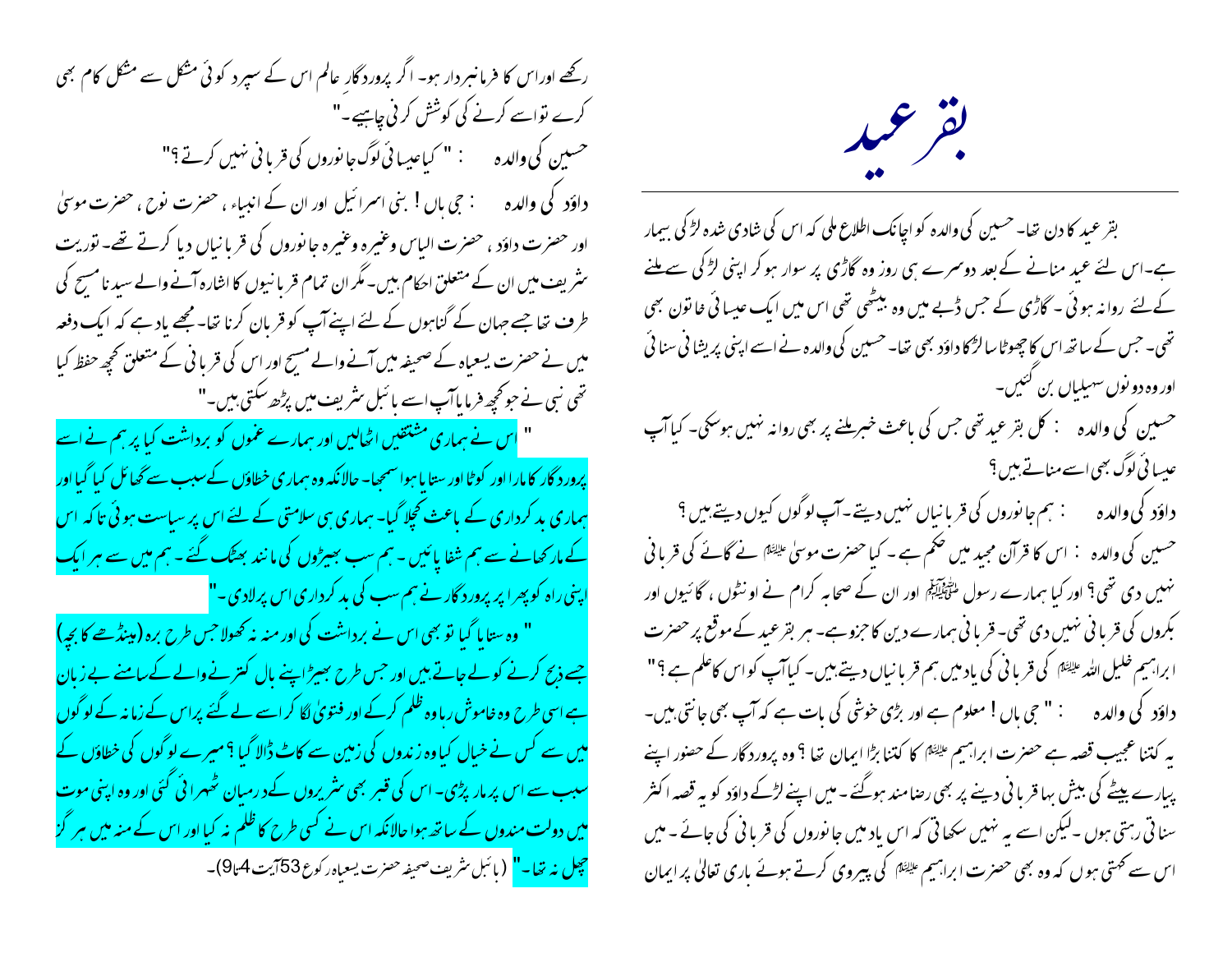داؤد کی والدہ : انجیل سٹریف بتاتی ہے کہ دنیا کی پیدائش سے لے کر اب تک صرف ا یک سی ایسی ذات ہے جس نے خدا تعالیٰ کے حصنور اپنی کامل زند گی اور روز مر ہ کی کامل خدمت کی قریا ٹی پیش کی ۔ اس عظیم المر تبت اور لاثا فی شخصیت کا خدا تعالیٰ کی خدمت سے اتنا لگاؤ تھا کہ وہ اس کے بغیر زندہ نہیں رہ سکتی تھی۔اطاعت خداوندی اورخدمت خلق خدا گویا ان کی روز مرہ کی رو ٹی تھی۔آپ نے ایک مر تیبہ فرمایا : میرانحانا بہ ہے کہ اپنے بھیجنے والے کی مرضی کے موافق عمل کروں۔" (انجیل سٹریف بہ مطابق حصرت یوحنار کوع4آیت34)۔آپ انہیں عیسیٰ روح الٹیر کے نام سے جا نتی بیں۔ حسین کی والدہ ہے : "باں! میں جانتی ہوں وہ بہت ہی رحم دل تھے۔ باری تعالیٰ نے انہیں معجزے کی قدرت عطا کی تھی۔ انہوں نے بیماروں کو شفا دی ۔ اندھوں کو آنکھیں دیں اور مر دوں کا زندہ کیا۔"

داؤد کی والدہ " " جی باں ! آپ کی تمام زند گی دوسمروں کی خدمت میں بسر ہوئی۔آپ نے نہ صرف لوگوں کے جسموں کو تندرست کیا بلکہ ان کے دلوں کو بھی شفا دی۔ آپ نے بڑے لوگوں کو نیک بنایا اور گنہگاروں کو توبہ کی توفیق بختی۔ اسی لئے توشیطان کوآپ سے نفرت تھی اور آپ سے ڈرتا تھا۔ شیطان نے آپ کے دشمنوں کو بھڑکا یا کہ وہ آپ کو قتل کردیں۔انہوں نے آپ کو مارا۔ آپ کے منہ پر تھو کا اور آپ کا مذاق اڑا یا۔آخر کا رآپ کے باتھ یاؤں چھید کر کیلوں سے آپ کوصلیب پر حرکریا- وہاں ناقابل بیان اذیت سے آپنے اپنی جان دے دی۔" حسین کی والدہ : پھر اللہ و تبارک تعالیٰ نے ایسی خطر ناک موت سے انہیں کیوں نہ بجایا ۔ کیا پرورد گار عالم نے حصرت ابراہیم ع<sup>لائق</sup>ا کے بیٹے کو نہیں بچایا تھا اور ان کے بجائے ایک مینڈھا ښيں دیا تھا؟

"لوگ واقعی سمجھتے تھے کہ سید نامسیح کو قتل کرکے خدا کی خدمت کررہے تھے۔مگر وہ خدا تعالیٰ کا برہ (مینڈھے کا بچہ ) تھاجو ہمارے گناہوں کو اٹھانے کے لئے مرے۔ اب حپونکہ سید ناعیسیٰ مسیح جسے آپ لوگ حصرت عیسیٰ کھتے ہیں پرورد گار کے کلام اور انبیاء کرام کی پیش گویوں کے مطابق ہمارے گناہوں کی خاطر قربان ہوئے اس لئے خدا تعالیٰ کا کلام ہم سے کھتاہے کہ اب ہماری جانب سے جانوروں کی قرباِنیوں کی صرورت تنہیں ۔ تمام پچپلی قر با نیوں کا اشارہ اسی بڑی حقیقت کی طرف تھا۔ جس کی اطاعت میں اب ہم کو پرورد گار کے لئے اپنے نفس کی قریا فی پیش کرناچاہیے۔

حسین کی والدہ سے بنتے کے عقیدہ کے بارے میں مجھے نئی باتیں معلوم ہویں۔اس سے پہلے میں تحجیہ نہیں جا نتی تھی۔ تحجیہ دن ہوئے ہمارے گاؤں میں ایک مولوی صاحب وعظ کرنے آئے تھے۔ وہ بڑے ہی سنجیدہ اور اچھےآدمی تھے۔ کھتے تھے صرف جانوروں کی قربانیاں ہی کافی نہیں بلکہ ہمیں چاہیے کہ خود اپنی قریا فی دیں۔"

داؤد کی والدہ : بہن- یہی نوانجیل سٹریف کی تعلیم ہے ہمارے پادری صاحب نے پچھلےا توار انجیل سٹریف کی ایسی ہی ایک آیت پروعظ دیا تھا۔آیت کے الفاظ ابھی تک میرے ذہن میں تازہ بیں۔ خدا تعالیٰ کے کلام میں مرقوم ہے " اپنے بدن ایسی قربانی ہونے کے لئے نذر کروجو زندہ اور پاک اور باری تعالیٰ کو پسندیدہ ہو۔" یادری صاحب نے فرمایا کہ باری تعالیٰ کو بیچارے جا نوروں کی قربا ٹی پسند نہیں۔ وہ چاہتا ہے کہ ہم اس کے حصور اپنے زندہ ، حبسموں یعنی اپنے باتھوں اور پاؤں - اپنی آنکھوں اور کا نوں- اپنےہو نٹوں اور اپنے دلوں کو اس کی <sub>خد</sub>مت میں لگائیں۔ گائے اور بکری کی قربانی دینا توآسان ہے مگر پاک اور بے گناہ زند کی حوحدا کی پسندیدہ ہے بسر کنامشکل ہے۔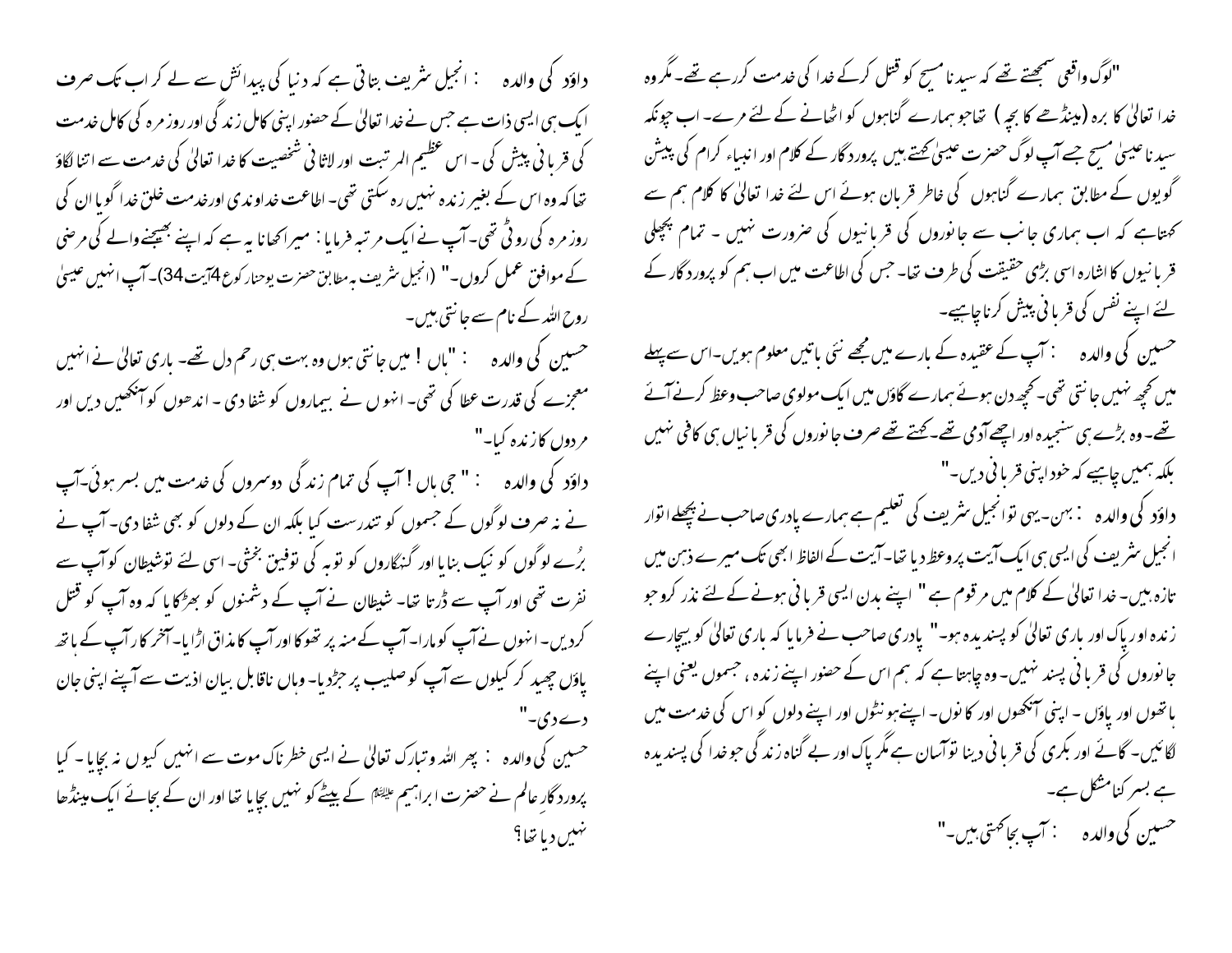داؤد کی والدہ : اللہ نہ کرے کہ ایسا ہومیں صرف مثال کے طور پر ک<sup>ھ</sup>تی ہوں۔ فرص کیچئے کہ آپ کا لڑکا بڑا ہو کر کسی ببینک کی حپوری کرے اور روپبہ خرد برد کرے اور پولیس اسے گرفتار کرکے جبل بھیجوادے۔" حسین کی والدہ : اللہ نہ کرے! ایسے منحوس نصور ہی سے میرا دل ٹوٹ رہا ہے۔ میرا بیٹا کتنا پیارا ہے۔" داؤد کی والدہ : " مگراس تصور سے آپ کا دل کیوں ٹوٹیا ہے ؟ اور کیوں افسوس ہوتا ہے ؟ حسین کی والدہ ۔ : کیونکہ میں سمجھتی ہوں کہ میرے پیٹے کے لئے ایسا فعل برا ہے۔ یہ انسانوں کے اور خدا تعالیٰ کے خلاف گناہ ہے میں اس سے محبت کرتی ہوں اسی لئے اس تصور ہی سے میرا دل دکھتا ہے ۔" داؤد کی والدہ : " آپ درست کھتی ہیں اب صرف اتنا اور فرص کیجئے کہ آپ کے اس امر پر رصا مند ہونے سے کہ حیرانی ہوئی ساری رقم آپ واپس کردیں گی اور حیوری کا ہر جانہ بھی ادا کردیں گی توآپ کے لڑکے کوربا ئی مل جائے گی۔ایسی صورت میں کیاآپ رصامند نہ ہوں گی؟ حسین کی والدہ : " کیوں نہیں؟ میں آپ کو بتا چکی ہوں کہ یہ بیٹامجھے بہت ہی پیارا ہے اس کے لئے میں سب کحچھ قریان کردوں گی۔" کیاآپ سمجھتی بیں کہ اس سے آپ کے لڑکے پراثر نہیں ہوگا اور وہ اپنا گناہ محسوس کرکے اس پرافسوس نہیں کرے گا ؟" حسین کی والدہ : " مجھے ایسی ہی توقع ہے کیونکہ وہ دیکھے گا کہ میری ماں نے میرے لئے کیا تحیحہ نہیں کیامجھے امید ہے کہ اس کے طور طریقے بدل جائیں گے - اور اس سے پھر ایسا فعل سرزد نهيں ہوگا۔

پرورد گار کے نیک بندوں کے لئے خو پی کی بات ہے ۔ پھر آپ نو کامل اطاعت اور کامل زند گی کے مظہر تھے۔ آپ نے اپنے صحابہ کرام کو حبو تعلیمات دیں ان کی روشنی میں یہ صروری تعاکہ آپ صحابہ کرام کے لئے کامل نمونہ بن کر گناہ کے مقابلہ میں ہر کیٹھن منزل پر ثابت قدم رہیں۔وہ چاہتے تواپنےدشمنوں کوفنا کرسکتے تھے لیکن آپ نےایسا کرنا پسند نہیں کیا کیونکہ آپ جانتے تھے کہ آپ کے دستمن گناہ کے زہریلے اثرات کی وجہ سے اپنا ضمیر او راپنی نیک سمجھ تحصو بیٹھے ہیں۔آپ کو ان پر ترس آتا تھا۔ گوانہوں نے کیلوں سے آپ کے ہاتھ اور یاؤں چھید دیئے مگر آپ نے پرورد گار سے دعا کی کہ وہ انہیں معاف فرمائیں کیونکہ وہ نہیں جانتے کہ وہ کیا کررہے ہیں ۔آپ نے گنہگاروں کو بچانے کے لئے اپنی بے گناہ زند گی کی قربا فی دی۔ حسین کی والدہ : " میں آپ کامطلب نہیں سمجھی۔ آپ کھتی بیں وہ اوروں کو بچانا چاہئے تھے۔ سِملاوہ اوروں کو کیسے بچاسکتے تھے ؟" داؤد کی والدہ ہے : سیدنا عیسٰی مسیح کی صلیبی موت کے اس پہلو کوسمجھنے میں شاید یہ مثال حسین کی والدہ ﷺ تھیک ہے اور آپ جانیں مجھے اس سے بڑی محبت ہے یہ پرورد گار کی بڑی نوازش ہے کہ اس نے مجھے بیٹے کی نعمت عطا کی ۔ خیبر سے وہ اب دس سال کا ہو گیا اور اسکول جاتا ہے۔میرا بیٹا بڑاہوشیار ہے۔"<br>داؤد کی والدہ : میرے لڑکے کی طرح آپ کالڑکا بھی کبھی کبھی مثر ارت کرتا ہوگا؟" حسین کی والدہ : " ماننے والی مات ہے۔ بعض اوقات تو بہ بہت ہی دق کرتا ہے اور کھنا نہیں ما نتا۔میں اتنی تنگ آجا تی ہوں کہ سمجھ میں نہیں آتا کیا کروں ؟''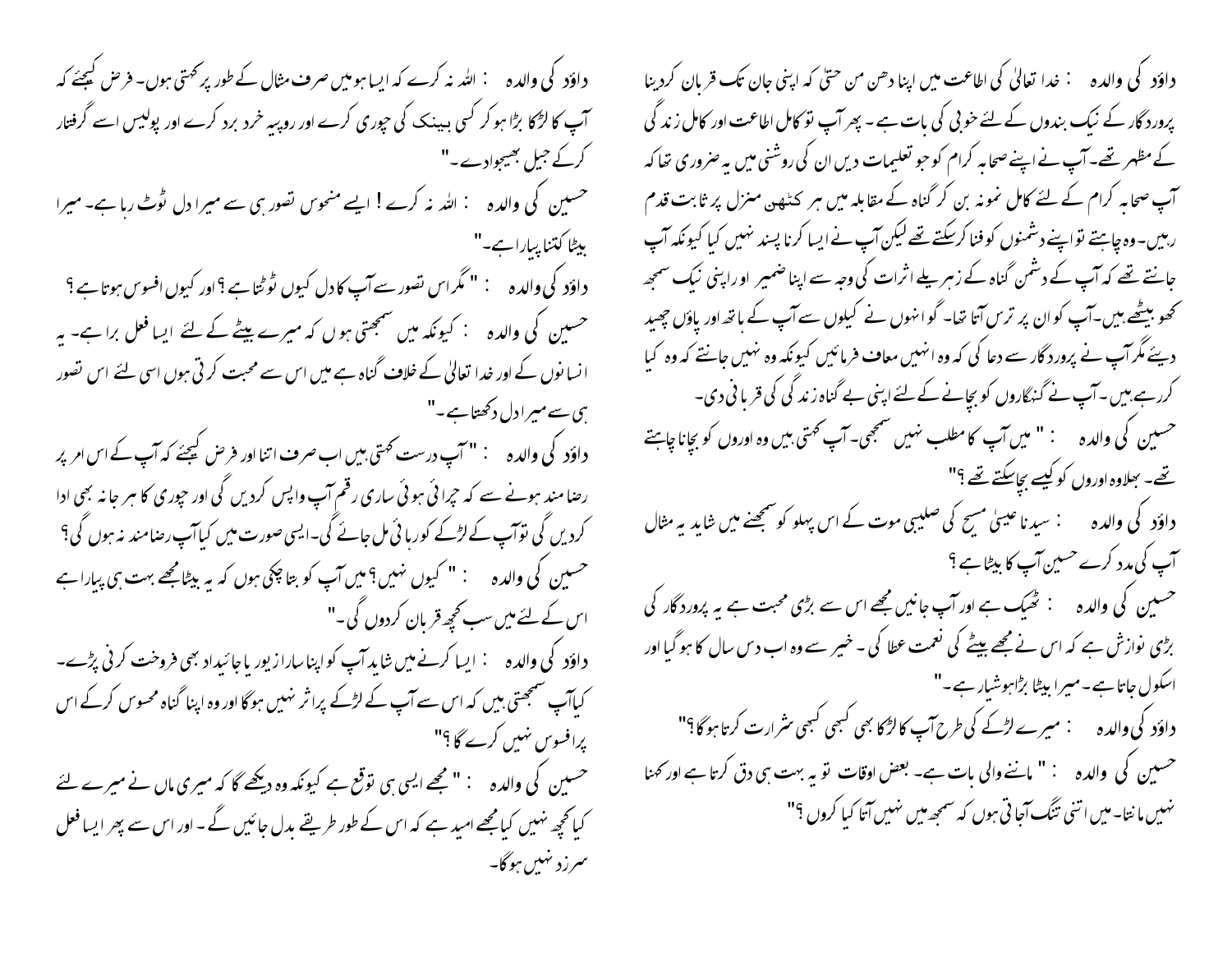داؤد کی والدہ : " اب ذرا یہ سمجھنے کی کوشش کیچئے کہ پرورد گار نے سیدنا عیہیٰ مسح میں ہمارے ساتھ کیا سلوک کیا۔ یہ توآپ جانتی ہیں کہ پرورد گار کے خلاف حو بھی گناہ ہم نے کئے بیں ہم ان کا ہرجا نہ نہیں دے سکتے ۔رہے ہمارے تھوڑے نیک اعمال وہ تو ہم پر فر ص بیں ہمیں نوان پر عمل کرنا ہی چاہیے تھا- ظاہر ہے کہ ایسی صورت میں رب العالمین ہی ہماری مدد کرسکتا ہے۔ سوائے اس کے اور کو ئی مدد گار نہیں ہوسکتا۔ اسی لئے خدا تعالیٰ نے د نیا میں سید نا عیسیٰ مسیح کو بھیجا کہ آپ کی پاک اور بے عیب کامل زند کی اور کامل قریا ٹی سے فائدہ اٹھائیں ۔ اسی لئے سید ناعیسیٰ کو" خدا تعالیٰ کا برہ" حبوبہمارے گناہ اٹھالے کرجاتا ہے کہا گیا ہے۔جب مجھے خیال آتا ہے کہ گناہ کے باعث سید ناعیسیٰ مسح کواس قدر د کھ اٹھانا پڑا تومجھے اپنے دل کے گناہوں سے نفرت ہوجا تی ہے۔اور پرورد گار سے منت کر تی ہوں کہ وہ مجھے معاف کرے اور اس طریقے سے بہن ! میں سید ناعیسیٰ کے نام میں دعا کرتی ہوں اور وہ مجھے معاف کرکے اطمینان بخشتے ہیں۔ حسین کی والدہ " " آپ لوگ کھتے ہیں ، عیسیٰ روح اللہ وفات پا گئے حالانکہ ہم کھتے ہیں کہ وہ زنده بین-داؤد کی والدہ : " تواریخ اور انجیل سٹریف کے مطابق صلیب پر جمعہ کے دن آپ کی موت واقع ہو ئی آپ دفن کئے گئے ۔ ا توار کے روز آپ زندہ ہو کرشیطان ، گناہ اور موت پر غالب آئے ۔ آپ کا مر دوں میں سے زندہ ہوجانا پرورد گار کی طرف سے اس امر کی مرہ تصدیق ہے کہ آپ نے اپنی قربا فی ہمیں بچالیا ہے اور ایسی قربا فی کی موحود گی میں ہمیں مزید کسی قربا فی کی صرورت <sup>من</sup>ہیں۔ پرورد گار کی طر**ف سے یہ یقین دیا گیا ہے کہ جس طرح سید ناعیسیٰ مردوں میں سے جی** اٹھے اسی طرح ہم بھی حواپنے لئے اس قربانی کو قبول کرتے ہیں مر دوں میں سے حی اٹھینگے۔ وہ ز ندہ بیں اور گناہ پر فتیح حاصل کرنے کے لئے میرے مدد گار بیں-روحا نی طور پر میرے دل میں

داؤد کی والدہ ﷺ باکل صحیح ہے۔اب سوچئے جب آپ کواپنے بیٹے کااتنااحساس ہے نوآپ یہ سمجھ سکتی ہیں کہ پرورد گار کو ہمارا کتنا احساس نہ ہوگا اور ہمیں اس کا کیسا احساس ہونا چاہیے۔ دراصل ہمارا گناہ ہماری طرف سے پرورد گار کی پاکیز گی اور اس کی ہم سے محبت کے خلاف جنگ ہے۔ وہ ہمیں پیدا کرتا ہے۔ہمیں روزی دیتا ہے اور ہماری رہائش کے لئے مکان دیتا ہے۔ وہ اپنی پاک سٹریعت کی معرفت ہم پر ظاہر کرتاہے کہ ہمیں کس قسم کی زند گی بسر کر نی چاہیے ۔ لیکن ہم اس کی سٹریعت کے احکام کی خلاف ورزی کرتے رہتے ہیں۔ اب حیونکہ وہ یاک ہے اس لئے اسے ہم پر اپنی یا کمیز گی کا اظہار کرنا پڑتا ہے اور یہ کہ حب ہم اس کی یا کمیز گی کے خلاف گناہ کرتے ہیں توہم اپنے آپ کو بھی نقصان پہنچاتے ہیں - بتائیے ایسی صورت میں پرورد گار کیا کرے گا ؟" حسین کی والدہ : " وہ ہم پرسخت عذاب نازل کرے گا اور کیا؟" داؤد کی والدہ : " آپ بتائیے کہ اگر آپ کالڑکا اس جوری کی سزامیں جیل میں ہو توآپ کیا کریں گے ؟ کیاآپ اسے اس کے حال پر چھوڑ دیں گی کہ وہ اپنے کئے کا پھل پائے۔ کیاآپ اس سے لاپرواہ ہو کراسے کھیں گی کہ وہ اس کامشحق تھا۔اس لئے احھا ہوا؟" حسین کی والدہ ∶ حی نہیں میں نے آپ کو بتا یا کہ مجھے اپنے بیٹے سے محبت ہے۔اور حو کچھ مجھ سے ہوسکے گامیں اسے بچانے کے لئے کروں گی۔ کیونکہ اس کے جیل میں رہنے سے میں خود ماں ہونے کے ناتے سے بہت دکھی ہوں گی۔ داؤد کی والدہ : " کیا پرورد گار بھی ہمیں پیار نہیں کرتا ؟ کیاوہ ہمیں ہمارے گناہوں سے ۔<br>آزاد کرنے کے لئے کوئی سبیل نہ <sub>لگا</sub>لے گا ؟ خاص کراس امر کے پیش نظر کہ جب ہمیں معلوم ہے کہ گناہ کی مزدوری موت ہے ؟ کیاوہ ہمیں بدلنے کے لئے کوئی راستہ نہ لکالے گا؟" حسين كي والده : " باں ميراخبال ہے كہ وہ صرور كحچھ نہ كحچھ كرے گا! "